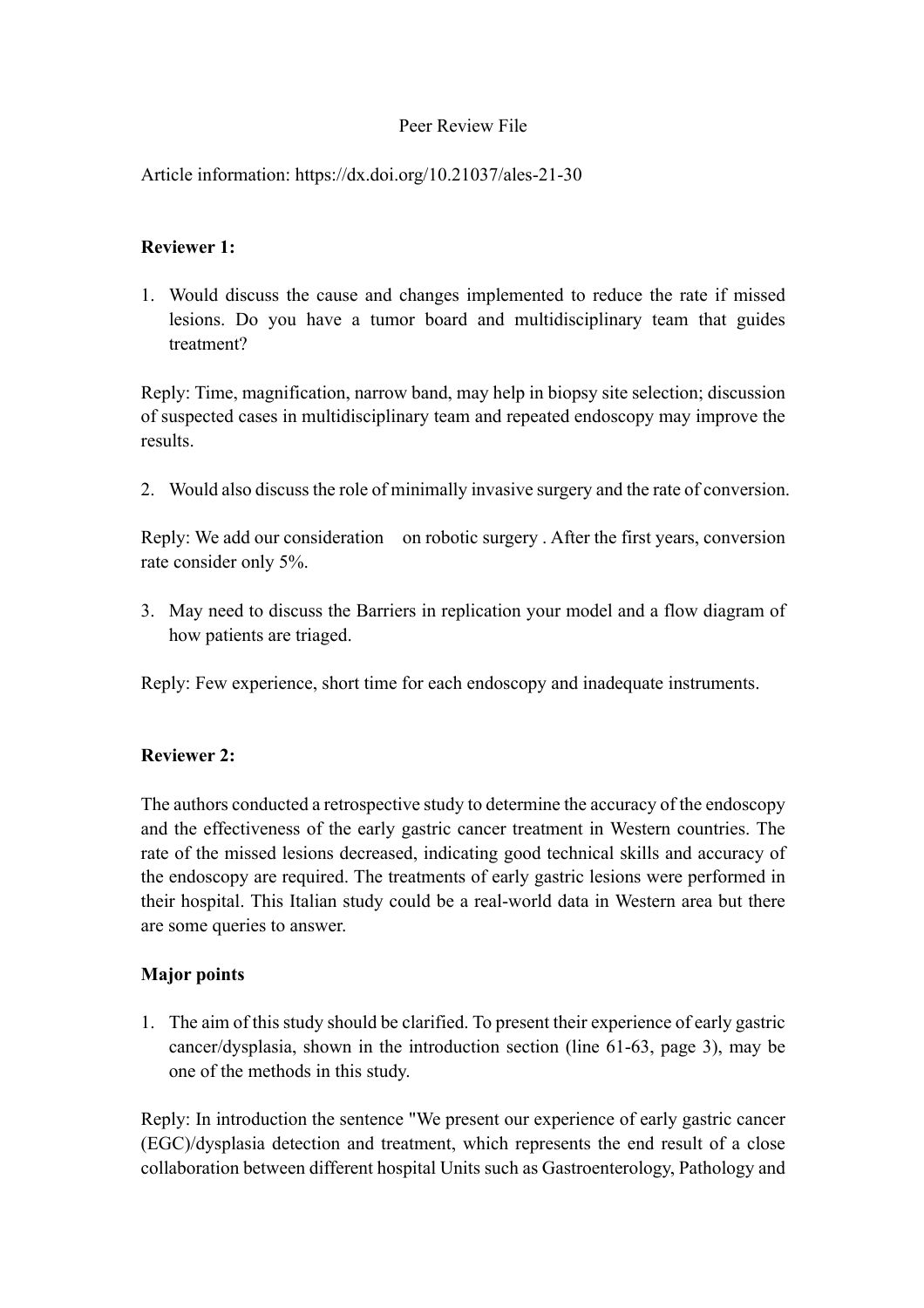General Surgery" has become " The aim of this study is to present our experience in early gastric cancer (EGC) or dysplasia detection and treatment suggesting a close collaboration between different hospital Units such as Gastroenterology, Pathology and General Surgery.

Moreover we underline the importance of the missing lesions as a quality index to be detected by endoscopic services.

2. Their histological classification need to be mentioned. Japanese gastric cancer treatment guidelines are not histological guidelines. WHO classification seems to be used in the manuscript.

Reply: In the text the use of Lauren's classification has been specified and the corresponding bibliographical reference has been added.

3. The numbers in the text did not correspond with the Figure 2. 60,907 patients underwent 51,381 gastroendoscopies?

Reply: Initially we decided to use a figure with data expanded to include an additional 2 years of evaluation. Encouraged by your evaluation, we have decided to harmonize text and figure to a single period (see modification of figure 1 and text).

4. Please mention the detail of the method to calculate the incidence of missed lesions (line 76-78, page 4). The detailed result should be shown in a table or a graph. The comparisons between 2003 and 2011 is insufficient (line 100-101, page 6).

Reply: We add information on missing lesions and fig 3 on incidence of missing lesions for each year.

5. Survival analyzed using Kaplan-Meier should be a figure. Judged from Patients and methods (line 91-94, page 5), Kaplan-Meier curves are required.

Reply: We add survival rate as requested.

# Minor points

1. The 6 patients who did not fulfill JGCA criteria and underwent further surgical treatment were included in both group of the patients surgically treated and those underwent endoscopic resection. (Table 1, Figure 2) The 6 cases are overlapped.

Reply: Thank you, the 6 patients made 2 different procedures and are considered for each ones. We added in figure text.

2. The number of High-grade dysplasia in Histotype performed EMRs should be 7.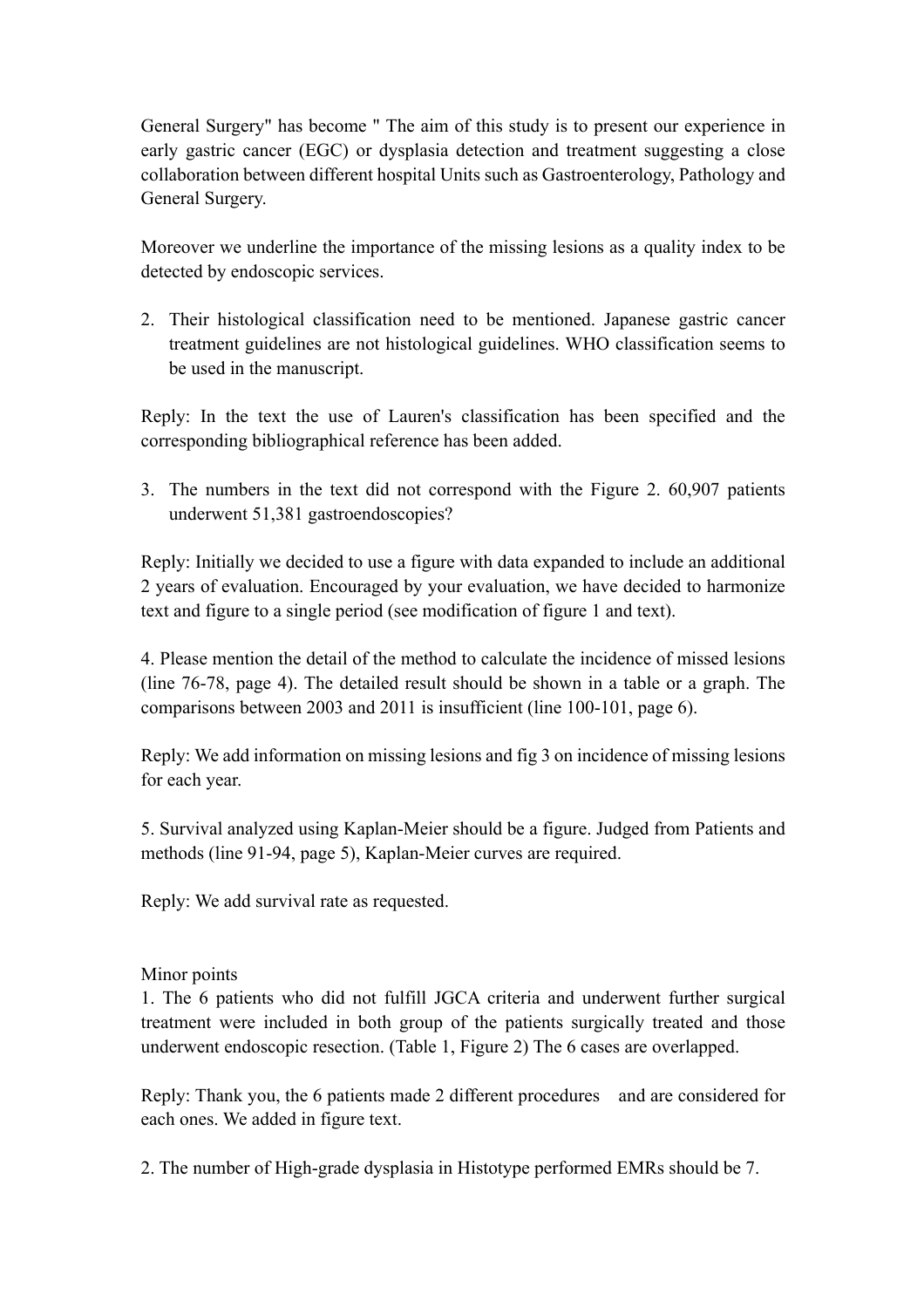Reply: Thank you very much , done.

3. Mininvasive in line 173 page 9 may be a typo.

Reply: Thank you very much , done.

4. The retrospective study was permitted which committee?

Reply: We add the committee permission.

## **Reviewer 3:**

Authors mentioned the importance of not overlooking early gastric lesions by improving endoscopic skills and accuracy and cooperating closely with each department in western area where gastric cancer screening program is not common. They showed the rate of missed early lesions was significantly reduced at intervals of about 10 years, and that in the cases found, a good prognosis was obtained by appropriate minimally invasive treatment.

However, the content of this article is very abstract and lacks impact for readers to be interested in, so revision of the content is desired.

Major comments are as follows.

1. If it is mentioned as an important point of this article that the number of missed lesions has decreased significantly, the characteristics of missed cases; such as location, macroscopic type, size, stage classification, approach to treatment and elapsed years from the last endoscopy to diagnosis; should be summarized in a table. It is desirable to show a graph of changes as a figure in the number of missed cases (not just the proportion) from 2003 to 2011.

Reply: We add information and graphic.

2. Is the definition of missed lesions appropriate? The authors defined it as "the rate of patients diagnosed with gastric cancer after at least 3 years of negative endoscopy (page 4, line 77)," but Yalamarthi et al. (ref 9) described it as "patients who had undergone an endoscopy within 3 years before the diagnosis."

Reply: We changed the definition as correctly reported.

3. The procedure for endoscopic lesion evaluation was unclear. The authors stated that chromoendoscopy was performed as the first-step, but it is not clear whether the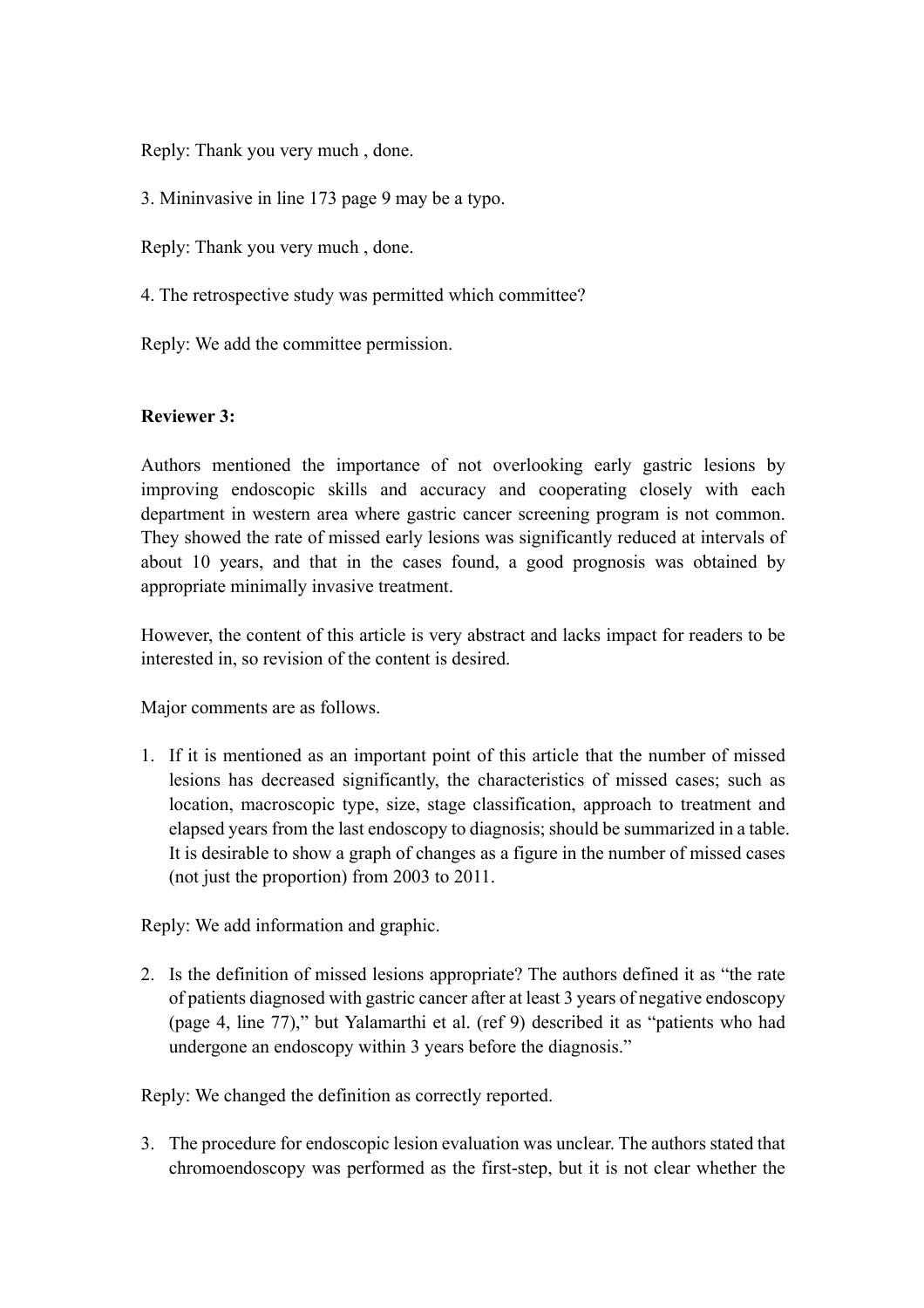pigment is applied to the entire stomach in all cases or only after suspicion of the presence of lesions. It should also describe the details of equipment such as the model of the scopes and specify whether Image-Enhanced Endoscopy such as FICE would be used only after the second look, not at the first time.

Reply: Chromoendoscopy was performed on suspected areas, we changed in the text.

4. I'm not sure what authors want to claim by showing figure 1. The authors should mention in the text that can be read from this figure, such as "the number of early cancer has increased over time because the number of missed lesions has decreased due to the improvement of endoscopic accuracy" (on the face of it, there does not seem to be any tendency in the change in the number of cases during the observational period).

Reply: We better explain fig 1. Even if we think to have a good number of EGC for a western center as shown in the figure, we think it is possible to improve.

5. The strength of mass screening programs is that it is possible to pick up asymptomatic early lesions by examining many subjects randomly. Although authors mentioned that the point of this initiative is to promptly guide "patients with suspicious symptoms to the Endoscopy service (page 4, line 71)," it could not be a substitute for screening programs unless a system is established to guide the patients to endoscopy service before they have symptoms. It is described as "Screening is not the only means of achieving good rates of ECG detection" in conclusions, but as mentioned above, although it is interesting as an effort to improve the accuracy of endoscopy in authors' facility, it seems impossible to compare it with the screening programs for picking up early lesions. Please answer what you think about this point. If there are any strengths in this effort compared to screening programs, it should be clearly stated.

Reply: Screening programs in our countries is not considered. Even if the continuous checkup of the missed lesions may not substitute the screening it can improve accuracy of the endoscopic service.

Minor comments.

1. Regarding the follow up after endoscopic treatment, it is described as "endoscopic check up every 3 months for the first year and every 2 years thereafter (page 4, line 83-84)," but it is desirable to show references as the basis for this being appropriate.

Reply: We add that this was our institution follow up. Being the beginning of our experience a frequent follow up was observed.

2. The limitations of this study should be mentioned.